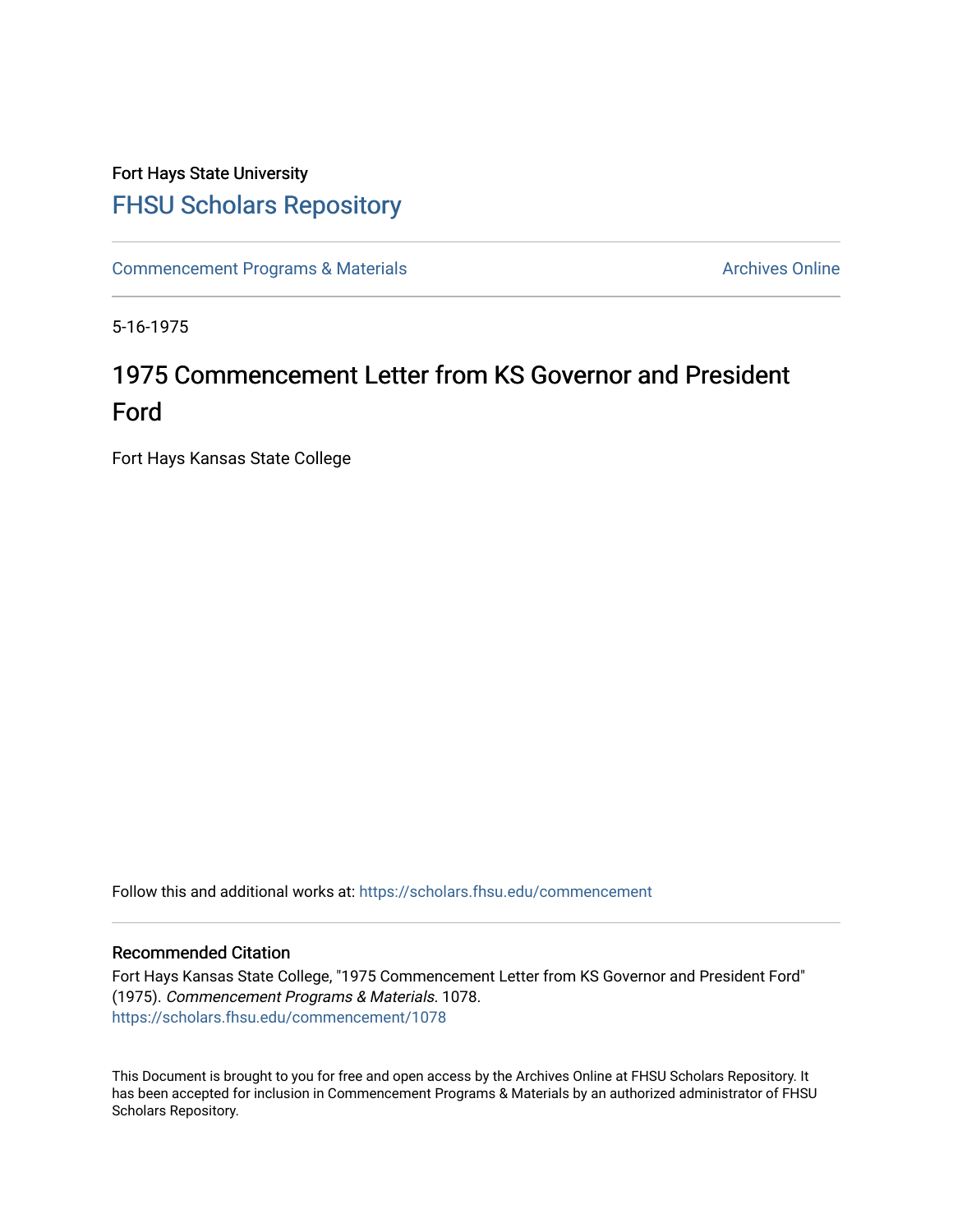# STATE OF KANSAS



OFFICE OF THE GOVERNOR State Capitol Topeka

ROBERT F. BENNETT Governor

May 15, 1975

Dear Class:

I want to thank you for your thoughtfulness in sending me an announcement of your graduation. This great occasion in your life represents the culmination of years of hard work and dedication to the acquisition of knowledge .

I regret that I will be unable to be with you on this very special day, but please know that I will be thinking of you.

Best of luck in all future endeavors.

Very sincerely, Kansas οf

RFB/tc/nm